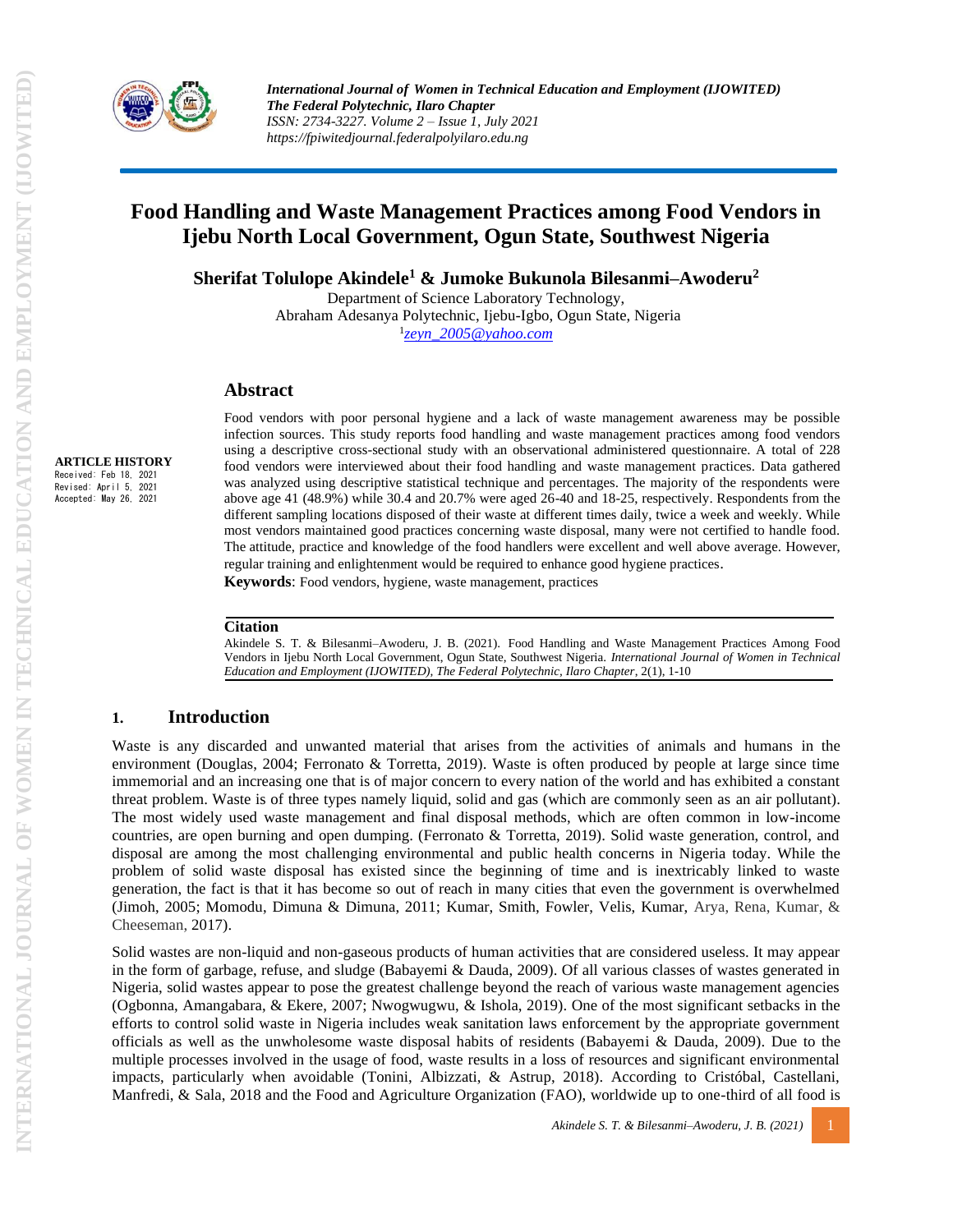

lost or wasted due to storage and cooling facilities in difficult climatic conditions, infrastructure, technical limitations in harvesting techniques, packaging and marketing systems. Good sanitation is important for ensuring better health. Living in an environment with improved sanitation facilities offer the opportunity to save the lives of more than 1.5 million of the populace a year who would otherwise have suffered diarrhea or other foodborne diseases across the world ( Enoch & Issaka, 2018).

Food is referred to as a diverse group of edible materials that provide the body's vital nutrients for survival and development. Food is also a crucial instrument for health promotion and disease prevention. Contaminated ready-toeat and poorly prepared street food may be the cause of outbreaks of foodborne disease (Iwu, Uwakwe, Duru, Diwe, Chineke, & Merenu, 2017). Food safety concerns are critical to world health, the Food and Agricultural Organization (FAO) defined street food as ready-to-eat foods and beverages prepared and sold by hawkers and vendors, especially in public places and on the streets (FAO/WHO, 2015). Food contamination is attributed to the global deaths of an estimated two million people annually, including many children. New threats to food safety have also been reported to be constantly emerging. These foodborne illnesses are common, costly, yet preventable public health challenges (Shrivastava, Shrivastava, & Ramasamy, 2016). Many diseases can be transmitted through ingested food. Foodborne diseases are caused by various agents, including bacteria, viruses, parasites, chemicals and toxins, and cause various clinical presentations (Akonor & Akonor, 2013; Mridha, 2011).

A food handler is someone who works in the food business or is professionally involved in it, such as an inspector, who in his routine work comes into direct contact with food during production, processing, packaging or distribution (Zain & Naing, 2002). As a result, food handlers with poor personal hygiene and lack of knowledge about important issues in foodborne disease prevention, who work in food establishments may be possible infection sources of many intestinal helminths of protozoa and enterogenic pathogens. According to the World Health Organization (WHO), foodborne diseases affect up to 30% of the population in developed countries each year, while up to 2 million people die each year in developing countries. Furthermore, up to 70% of cases of diarrhea diseases in developing countries are linked to the ingestion of contaminated food, which can be traced back to poor handling of food through contamination. Contamination of food may occur at any stage of production, processing, distribution, or preparation (Green & Selman, 2005). Food handlers and other people responsible for food preparation have a critical role in the incidence and spread of foodborne illnesses as their hands and other body parts may harbour micro-organisms and their actions likewise could compromise the chain of safety from "farm-to-fork".

Food handlers have been implicated in previous studies, which have shown that improper food preparation practices in a restaurant kitchen, as well as contaminated equipment and food, are a significant source of most of these cases (Beumer & Kusumaningrum, 2003; Medeiros, Hillers, Kendall,&Mason, 2001; Redmond & Griffith, 2006; da Silva Farias, Akutsu, Botelho, & Zandonadi, 2019). Other factors linked to foodborne illnesses include inadequate personal hygiene, improper food storage (temperature and time), and food from unknown sources (Lynch, Painter, Woodruff, & Braden, 2006; McFarland, Checinska Sielaff, Rasco, & Smith, 2019). Hence, this study aims at investigating food handling and waste management practices among food vendors in the Ijebu-North local government.

# **2. Methodology**

### **Study Area**

The study was conducted in three towns: Ijebu-Igbo, Ago-Iwoye, and Oru. All the above-mentioned towns are located in the Ijebu-North Local Government Area of Ogun State. It is located within the coordinates  $6^0$  57<sup>1</sup> N and $40^{1}$ E. It has an area of 967 km<sup>2</sup> with a population of 284, 336 (2006 census). The towns are located in the tropical rain forest belt with hot and humid climatic conditions. The indigenes of these towns are mainly Ijebus (Yoruba) with a small number of non-indigenous people.

#### **Survey method, data collection and analysis**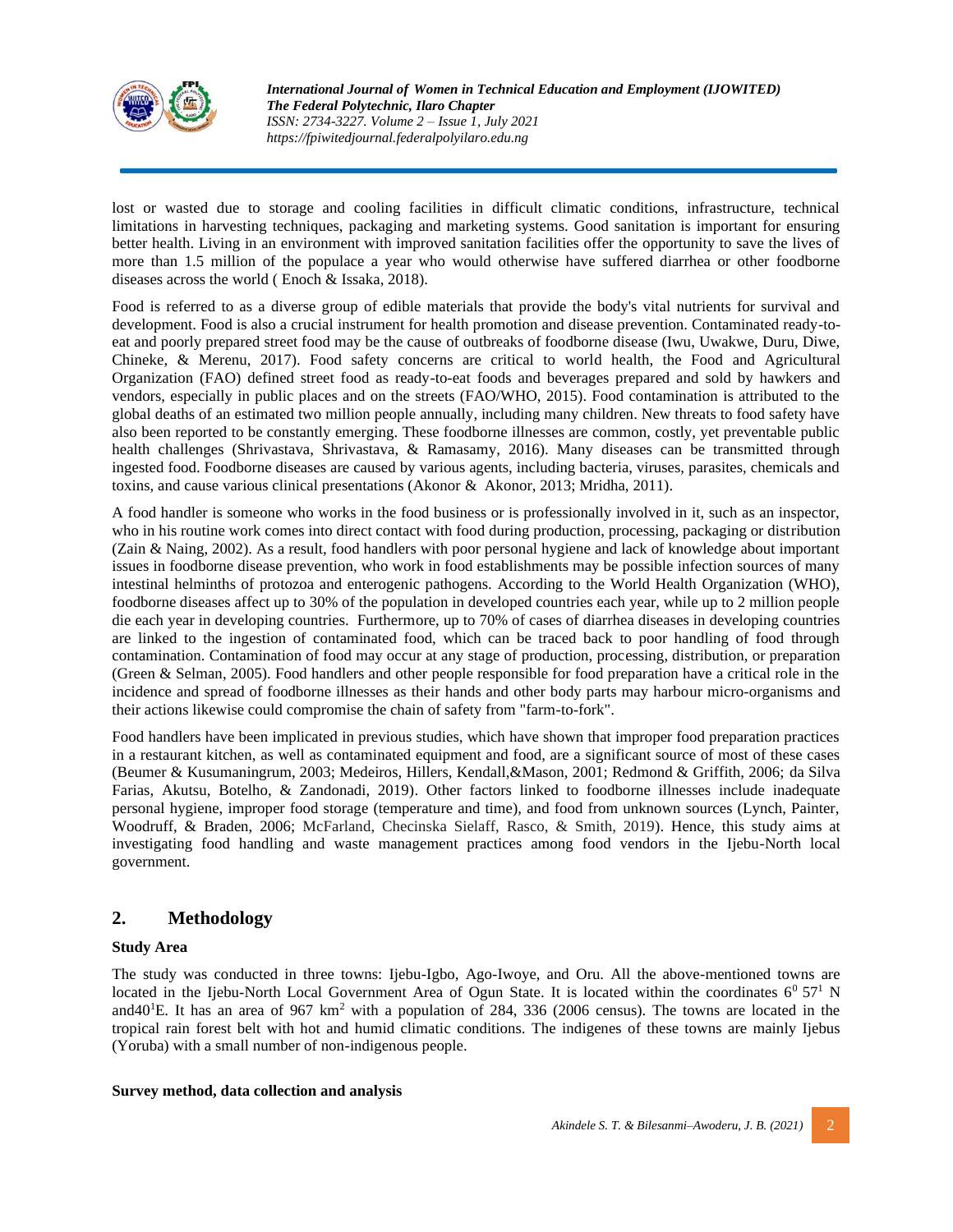

The study area was zoned into various districts comprising Ago-Iwoye, Oru and Ijebu-Igbo based on the density of food vendors and handlers. Food vendors/handlers selling directly consumed food were targeted, and informed verbal consent was obtained from the food handlers before the interview. Each zone's proportional sample size was determined, and food vendors/ handlers were chosen at random from each zone. A well-structured questionnaire was chosen as the data collection instrument to acquire information such as age, sex, educational attainment. A total of 208 respondents were interviewed which comprises 40 males and 188 females. Data were collected from July to September 2019. Data collected from food vendors in these towns were analyzed statistically using SPSS 20.0 version for analysis using the descriptive statistical technique for mean, frequency and percentages. Chi-square statistical test was used to determine the relationship between waste management and food safety practices of food vendors.

## **3. Results**

Table 1 indicates that most food handlers and vendors were over the age of 41 (48.9%), while 30.4 and 20.7 per cent were between the ages of 26-40 and 18-25, respectively. Food vendors in Oru had the highest number that is within the age range of 41 and above 27 (57.4%). One hundred and eighty-eight (82.9%) respondents were female, while forty (17.1%) were male with Ijebu-Igbo having the majority of female food vendors 87 (92.6 %) while Ago-Iwoye had the highest number of male vendors with 27 (31%). One hundred and thirty-four (56%) of the respondents attained primary education; twenty-one (13%) of the respondents attained secondary education. With Ago-Iwoye food vendors having an appreciable number of primary and secondary education, 69% and 18.4% respectively. Only 22.2% of vendors acquired skills through training while 77.8% of food vendors acquired skill through self-practice and other forms such as been thought by parent and Observation from others. It was found that a large proportion of food handlers/vendors was not certified in food training (75.2%).

Figure 1 shows that 33 (16%) of the vending sites were wooden sites, 36 (17%) were canopy, 96 (44.7%) were containers, 6 (2.9) were Polythene structures, 56 (21%) made use of wheelbarrow/truck and 1 (0.7%) was zinc sheets, with Ago-Iwoye having the highest respondents using containers 37 (44.8%) while Oru had the least respondent using zinc sheet 1(0.7%). Food Preparation and Handling practices by respondents as shown in Table 2 revealed that one hundred and three respondents (42.3%) prepared their food at home while 125 respondents (57.7%) prepared their food at the stall. Only 34.2% of the vendors interviewed did not use an apron. Knowledge of food hygiene and sanitary practices, as shown in Table 3 also revealed that One hundred and forty-five (63.3%) of the respondent agreed to wash off food before cooking, about Eighty-two (32.3%) believes in warming of foods before serving when the foods are cold. The majority of food vendors were also observed not to prepare foods on the same surface multiple times without cleaning it. Only one respondent agreed that food can be prepared more than twice on the same surface. However, it has been observed that vendors (34.17%) had poor knowledge practice on how they handled raw materials for food without washing their hands. All the respondents agreed that the surface for the preparation of food should always be in good hygienic conditions. All respondents (100%) said leftover foods are consumed by households. All the respondents (100%) agreed with the practice that utensils should be washed with warm water and soap while one hundred and twenty-one of the respondents (54%) agreed that the water used must be replaced once while one hundred and seven (46%) believe that water can be used twice before replacement. All the vending sites appeared clean.

Most vendors/handlers had good knowledge of waste management and sanitation practices. The results in Table 4 show that 41.5% of food vendors in Ijebu-Igbo disposed of their waste daily, 48.9% of the vendors disposed of their waste twice weekly while 9.6% disposed of their waste weekly. In Oru, 38.3% disposed of their waste daily, 51.1% of the vendors disposed of their waste twice weekly while 10.6% disposed of their waste weekly; 22.9% of vendors in Ago-Iwoye disposed of their waste daily, 44.8% of the vendors disposed of their waste twice weekly and 32.2% disposed of their waste weekly. It was observed that food vendors/handlers maintained good waste management practices by disposing of their waste daily (31.6%) and some twice weekly (50.4%) while only 18% dispose of their waste weekly. The waste of 57.6% of the vendors was held in a waste bin, while the others discarded it in the bush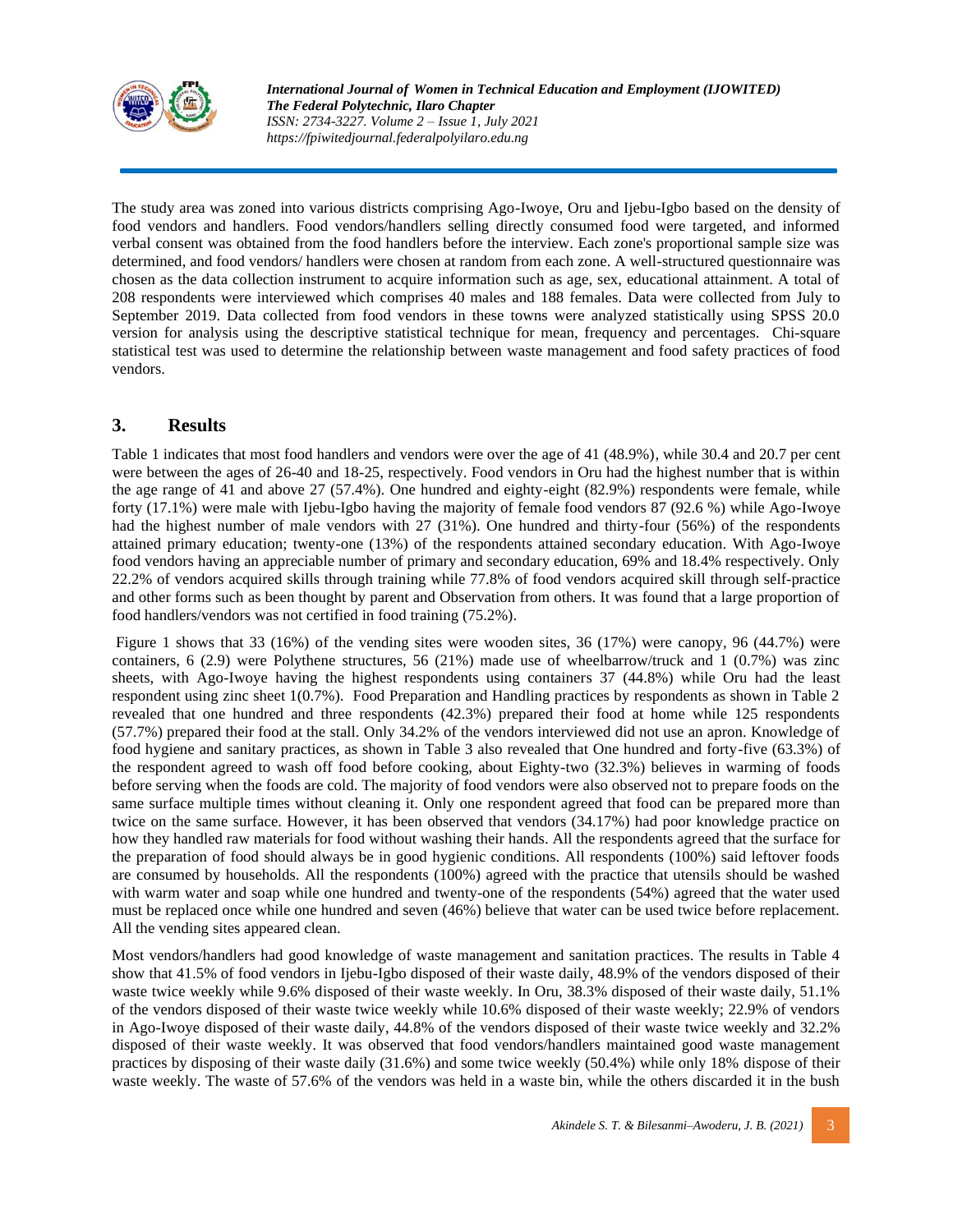

(42.4 per cent). Accessibility and availability to water supply; the results indicate that there is no supply of municipal water, eighty-eight (38.3%) of the respondents make use of well water, while 140(61.7%) make of water from the borehole as shown in Fig.2.

#### Table 1: Social Demographic of the Respondents

| Age of the respondents                       |                        |     |                |            |      |        |  |  |
|----------------------------------------------|------------------------|-----|----------------|------------|------|--------|--|--|
|                                              | Frequency              |     |                | Percentage |      |        |  |  |
|                                              | Oru                    | Ago | I-Igbo         | Oru        | Ago  | I-Igbo |  |  |
| $18 - 25$                                    | 7                      | 16  | 21             | 14.9       | 24.5 | 22.3   |  |  |
| $26 - 40$                                    | 13                     | 30  | 30             | 27.7       | 31.9 | 31.1   |  |  |
| $41 - above$                                 | 27                     | 41  | 43             | 57.4       | 43.6 | 45.7   |  |  |
|                                              | Sex of the respondents |     |                |            |      |        |  |  |
| Male                                         | 6                      | 27  | 7              | 12.8       | 31.0 | 7.4    |  |  |
| Female                                       | 41                     | 60  | 87             | 87.2       | 69.0 | 92.6   |  |  |
| Total                                        | 47                     | 87  | 94             | 100        | 100  | 100    |  |  |
| Educational background of the respondents    |                        |     |                |            |      |        |  |  |
| None                                         | 25                     | 11  | 37             | 53.2       | 12.6 | 39.4   |  |  |
| Primary                                      | 19                     | 60  | 55             | 40.4       | 69.0 | 58.5   |  |  |
| Secondary                                    | 3                      | 16  | $\mathfrak{2}$ | 6.4        | 18.4 | 2.1    |  |  |
| Total                                        | 47                     | 87  | 94             | 100        | 100  | 100    |  |  |
| Form of training received by the respondents |                        |     |                |            |      |        |  |  |
| Self-taught                                  | 4                      | 7   | $\mathfrak{2}$ | 8.5        | 8.0  | 2.1    |  |  |
| Taught by Parents                            | 24                     | 41  | 37             | 51.1       | 47.1 | 39.4   |  |  |
| Observation of other                         | 13                     | 20  | 25             | 27.7       | 23.0 | 26.6   |  |  |
| Formal Training                              | 6                      | 19  | 30             | 12.8       | 21.8 | 31.9   |  |  |
| Total                                        | 47                     | 87  | 94             | 100        | 100  | 100    |  |  |



Figure 1: Types of the vending site of the respondents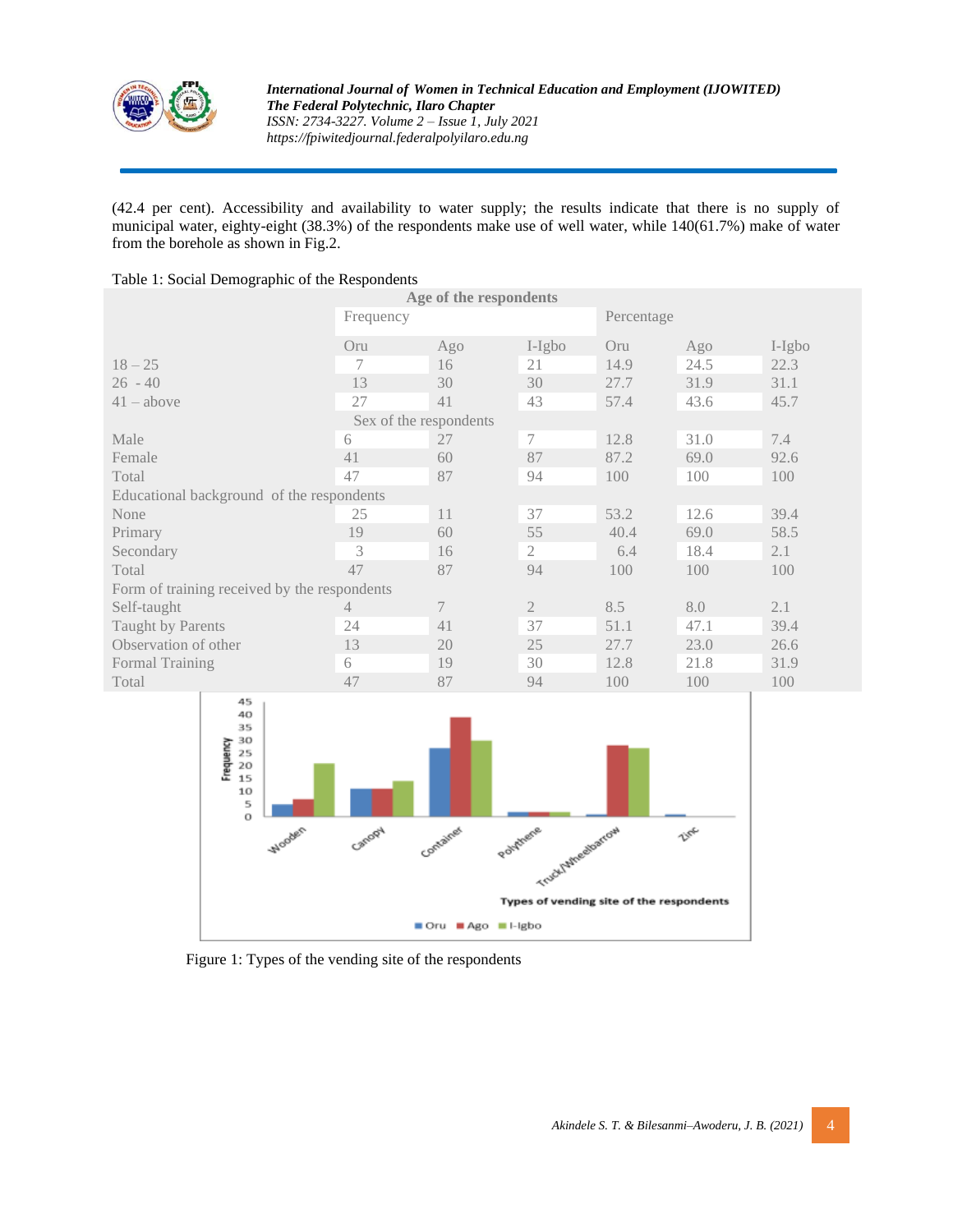

### Table 2: Food Preparation and Handling Practices by Respondents

|                                               |           |    | Preparation of food |                          |        |      |       |      |          |
|-----------------------------------------------|-----------|----|---------------------|--------------------------|--------|------|-------|------|----------|
|                                               | Frequency |    |                     | Percentage               |        |      |       |      |          |
|                                               |           |    | Oru                 | Ago                      | I-Igbo | Oru  | Ago   |      | $I-Igbo$ |
| Wash food before cooking                      |           |    | 38                  | 50                       | 57     | 8.5  | 8.0   |      | 2.1      |
| Food heating before serving                   |           |    | 8                   | 37                       | 37     | 51.1 | 47.1  |      | 39.4     |
| Prepared on the same surfaces more than twice |           |    | 1                   | $\overline{\phantom{a}}$ |        | 27.7 | 23.0  |      | 26.6     |
| Place of Preparation of food                  |           |    |                     |                          |        |      |       |      |          |
| At home                                       | 13        | 40 | 50                  | 27.7                     | 46     | 53.2 | 27.7  | 46   | 53.2     |
| At the stall                                  | 34        | 47 | 44                  | 72.3                     | 54     | 46.8 | 100.0 | 100  | 100      |
| Materials used in serving food                |           |    |                     |                          |        |      |       |      |          |
| Metal plates                                  | 13        | 17 | 22                  | 27.7                     | 19.5   | 23.4 | 27.7  | 19.5 | 23.4     |
| Plastics plate                                | 6         | 8  | 11                  | 12.8                     | 9.2    | 11.7 | 40.4  | 28.7 | 35.1     |
| Enamel plates                                 | 8         | 26 | 41                  | 17.0                     | 29.9   | 43.6 | 57.4  | 58.6 | 78.7     |
| Plastic bags                                  | 20        | 36 | 20                  | 42.6                     | 41.4   | 21.3 | 100.0 | 100  | 100      |
| Food storage                                  |           |    |                     |                          |        |      |       |      |          |
| Openly in the stalls                          | 12        | 36 | 13                  | 25.5                     | 41.4   | 13.8 | 25.5  | 41.4 | 13.8     |
| Wheelbarrows                                  | 35        | 51 | 81                  | 74.5                     | 58.6   | 86.2 | 100.0 | 100  | 100      |

### Table 3: Knowledge of Food Hygiene and Sanitary Practices

| Hygienic condition of the preparation surface |                                                  |                         |        |       |       |        |  |
|-----------------------------------------------|--------------------------------------------------|-------------------------|--------|-------|-------|--------|--|
|                                               |                                                  | Percentage<br>Frequency |        |       |       |        |  |
|                                               | Oru                                              | Ago                     | I-Igbo | Oru   | Ago   | I-Igbo |  |
| Clean                                         | 47                                               | 87                      | 94     | 100   | 100   | 100    |  |
|                                               | Number of times is water used before replacement |                         |        |       |       |        |  |
| Once                                          | 27                                               | 54                      | 40     | 57.45 | 62.07 | 42.55  |  |
| Twice                                         | 20                                               | 33                      | 54     | 42.55 | 37.93 | 57.45  |  |
| Personal Hygiene of the vendors               |                                                  |                         |        |       |       |        |  |
| Once                                          | 27                                               | 54                      | 40     | 10.2  | 11.1  | 8.2    |  |
| Twice                                         | 20                                               | 33                      | 54     | 7.6   | 6.8   | 11     |  |
| Total                                         | 47                                               | 87                      | 94     | 17.8  | 17.8  | 19.2   |  |
| Use of Apron                                  | 26                                               | 67                      | 60     | 86.7  | 55.4  | 55.4   |  |
| Handling of food with hands                   | 21                                               | 20                      | 34     | 13.3  | 44.6  | 44.6   |  |
| <b>Cleaning of Utensils</b>                   |                                                  |                         |        |       |       |        |  |
| With the warm soapy water                     | 47                                               | 87                      | 94     | 100   | 100   | 100    |  |
| Leftovers                                     |                                                  |                         |        |       |       |        |  |
| Consumed                                      | 47                                               | 87                      | 94     | 100   | 100   | 100    |  |
| Hygienic condition of preparation surface     |                                                  |                         |        |       |       |        |  |
| Clean                                         | 47                                               | 87                      | 94     | 100   | 100   | 100    |  |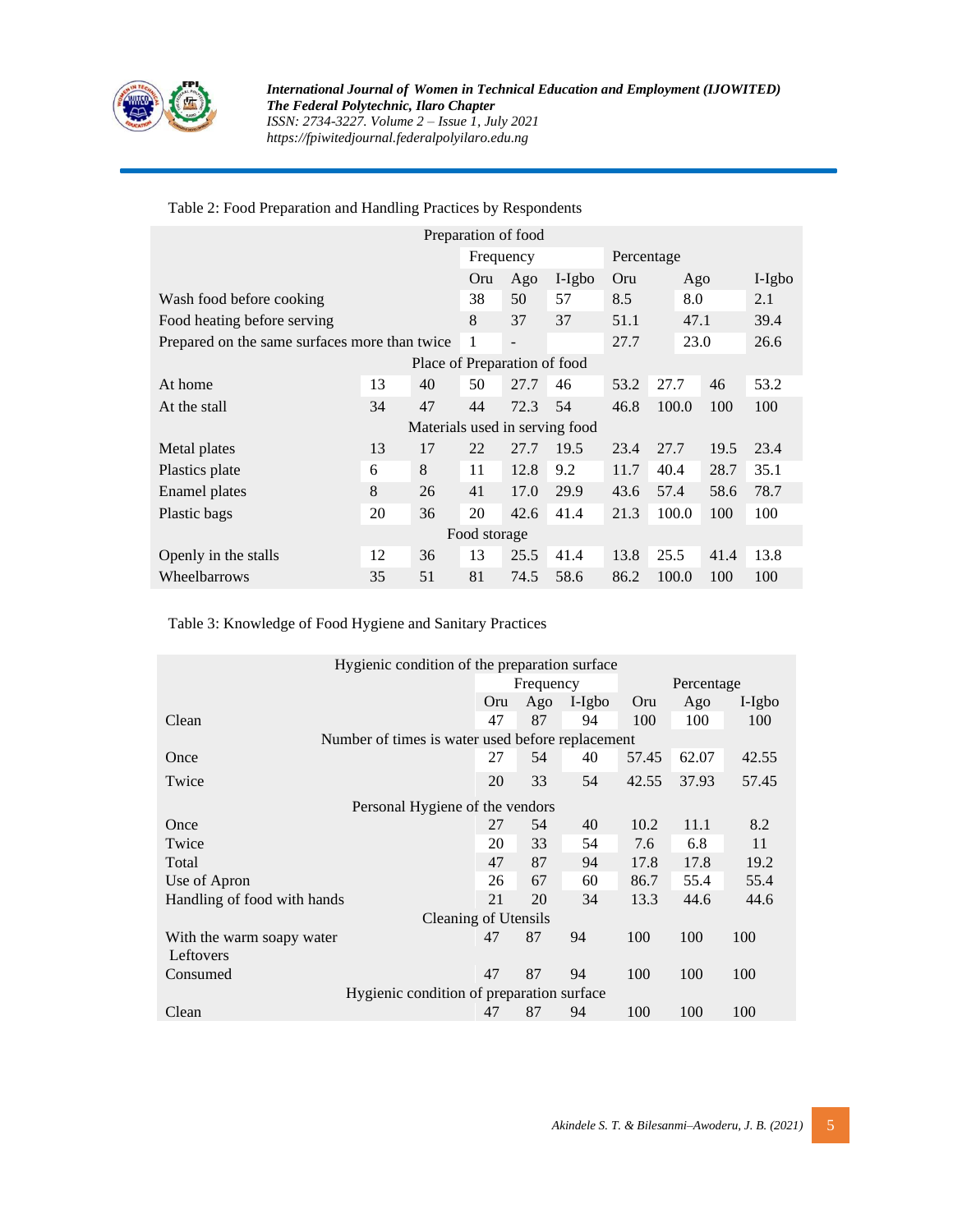

| How frequent is the waste disposed |  |  |  |  |  |  |  |  |
|------------------------------------|--|--|--|--|--|--|--|--|
|                                    |  |  |  |  |  |  |  |  |
|                                    |  |  |  |  |  |  |  |  |
|                                    |  |  |  |  |  |  |  |  |
|                                    |  |  |  |  |  |  |  |  |
|                                    |  |  |  |  |  |  |  |  |
|                                    |  |  |  |  |  |  |  |  |





Figure 2: Source of water supply

### 4. **Discussion**

Most vendors were age were aged 41 years and above (48.9%) with the least number of vendors aged between 18and 25 years, that constituted 20.7% of the respondents' Similar findings were reported by Akonor & Akonor (2013) on the food safety knowledge by food handlers in Accra with the highest food handlers and vendors were in the old age groups, although other studies reported different findings (Kubde, Pattankar, & Kokinar, 2016); (Monney, Agyei, Ewoenam, Priscilla, & Nyaw, 2014), that the largest of the food handlers were in the young age groups. The majority of the food vendors in this study were females (82.9%) while males made up 17.1%, this shows that the food vending business is predominantly practised by women. Nurudeen, Lawal, Opotu, & Ajayi,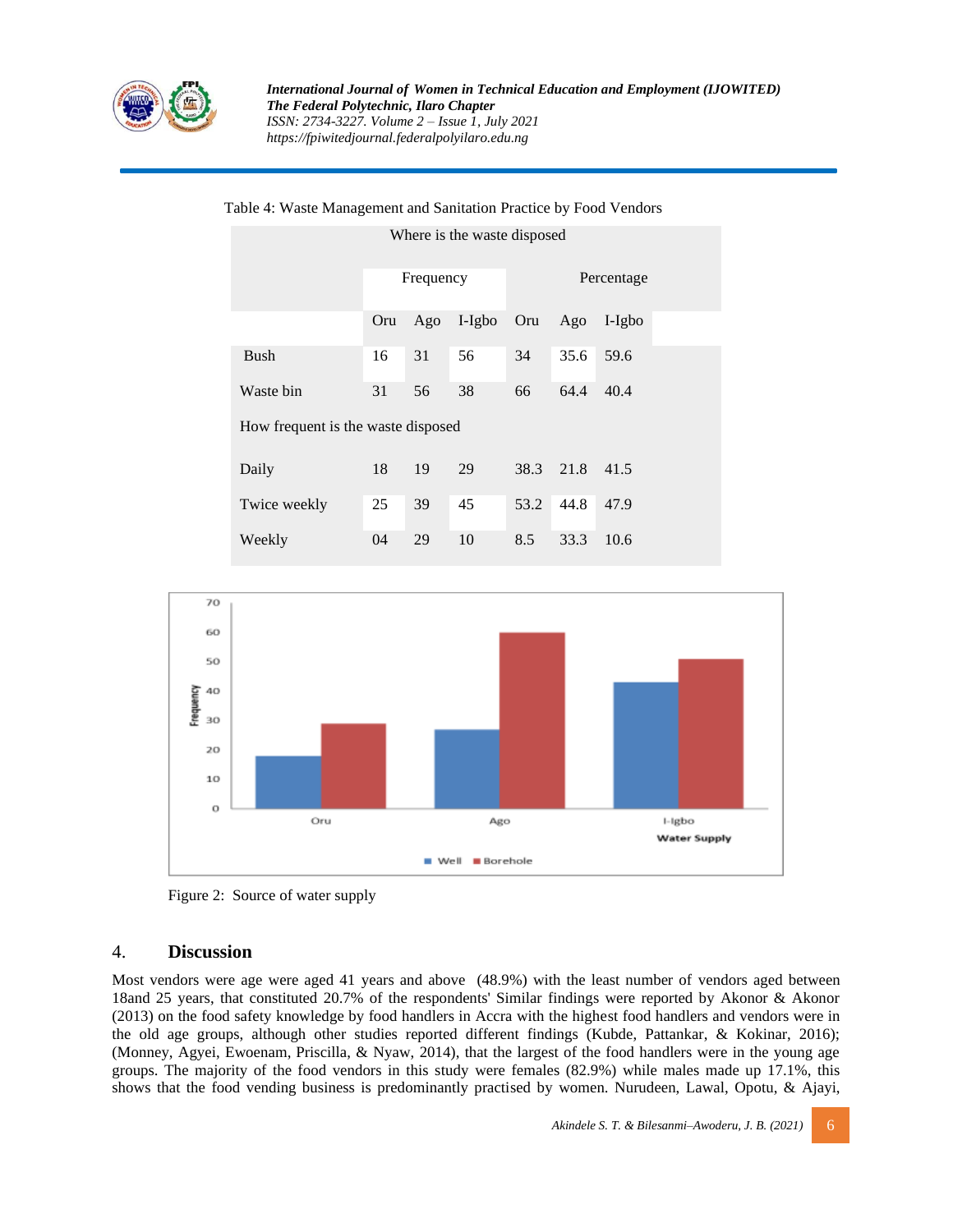

(2014) in Nigeria found that the majority of food vendors were females (80.9%), while Comfort (2010) in Ghana found that women (66.67%) made up the majority of food vendors in another survey, as did Odonkor, Adom, Boatin, Bansa, & Odonkor. Similar findings were discovered in Ghana in 2011. Educationally, these results are in line with studies from other developing countries on food vending. According to the findings, more than half of the food vendors (56%) had only primary school education, while those with secondary school education constituted the least respondents (13%). The pattern of these educational levels attained by food vendors is collaborated by the findings of Edima, Tem Nnam, Awono Enama, Biloa, & Ndjouenkeu,(2014) in Cameroun on the street food sector, but is in contrast with the findings of Apanga et al., (2014) in Northern Ghana. A low level of education among food handlers translates to a high risk of food safety.

The findings on food serving and hygiene practices among food vendors revealed that food was served with different kinds of plates (78.7%) and nylon materials (21.3%), the reason for this is that most of the vendors believe that proper presentation of food plays an important role in food safety and hygiene practices. Cleaning of surface tables and utensils, 76% of the food vendors make use of soapy water for the utensils and surface table. The same was found by Henry, Edward, Ogbonna & Emmanuel (2017) in Calabar and its environs. All vendors involved in this study practise hand washing. This finding was in agreement with Onyeneho & Hedberg (2013) in Imo State, Nigeria, that a minority (70%) of vendors wash their hands at some point or the other. A low level of education among food handlers translates to a high risk of food safety. This indicates that food vendors should be held accountable for any foodborne outbreaks caused by a lack of good hygiene practices such as hand washing, crosscontamination of raw and cooked foods, and monitoring of cooking temperature, all of which are vital steps for preventing foodborne illness. This result is similar to that of Nigusse & Kumie $(2012)$ , who discovered that while about 60% of respondents covered their food to keep flies and rodents out, only about half of them had adequate sanitary conditions. This showed that the level of environmental hygiene and personal of some food vendors appeared fairly good. It can be seen in the overall attitude of food handlers toward food handling, which is positive.

The majority of food handlers believed that transmission of foodborne diseases occurs through contaminated utensils and water. Similar findings were also reported in other studies (Takalkar & Kumavat, 2011; Azanaw, Gebrehiwot, & Dagne, 2019; Dagne, Raju, Andualem, Hagos, & Addis, 2019). The majority of food handlers believed that transmission of foodborne illnesses can be prevented by regular cleaning of utensils and maintaining good personal hygiene, which corresponds with the report of Dagne, Raju, Andualem, Hagos, & Addis, (2019) that food handlers knew preventive measures. Also, it was noted that the majority of vendors engaged in hand washing before cooking. This finding is similar to a study conducted in Saudi Arabia, which found that more than half of the vendors washed their hands (Enunwaonye, 2018). This could be attributed to the global handwashing campaign taking its toll. It was noted that the majority of the respondents embraced washing their hands with soap, This demonstrates that the vast majority of respondents embrace proper handwashing technique. This shows further that the need for more handwashing with soap cannot be overemphasized to reduce food contamination with pathogens (Monney, Agyei, Ewoenam, Priscilla, & Nyaw 2014).

The observation on the sanitary conditions of the food vending sites and how the wastes are being disposed of, 38% disposed of their waste daily, 43% disposed of twice-weekly while only 17% disposed of their wastes once a week. This is supported by the findings of another study in Benin (Chukuezi, 2010), and Owerri (Okojie & Isah, 2014) in Nigeria, and Accra, Ghana (Mensah, Yeboah-Manu, Owusu-Darko, & Ablordey*,* 2002), where the majority of the food premises was observed to be tidy, with the use of waste bin and the presence of onsite water source for sanitary purposes.

The limitations of this work are that there was no microbiological analysis regarding the enumeration of bacteria and other enteric pathogens.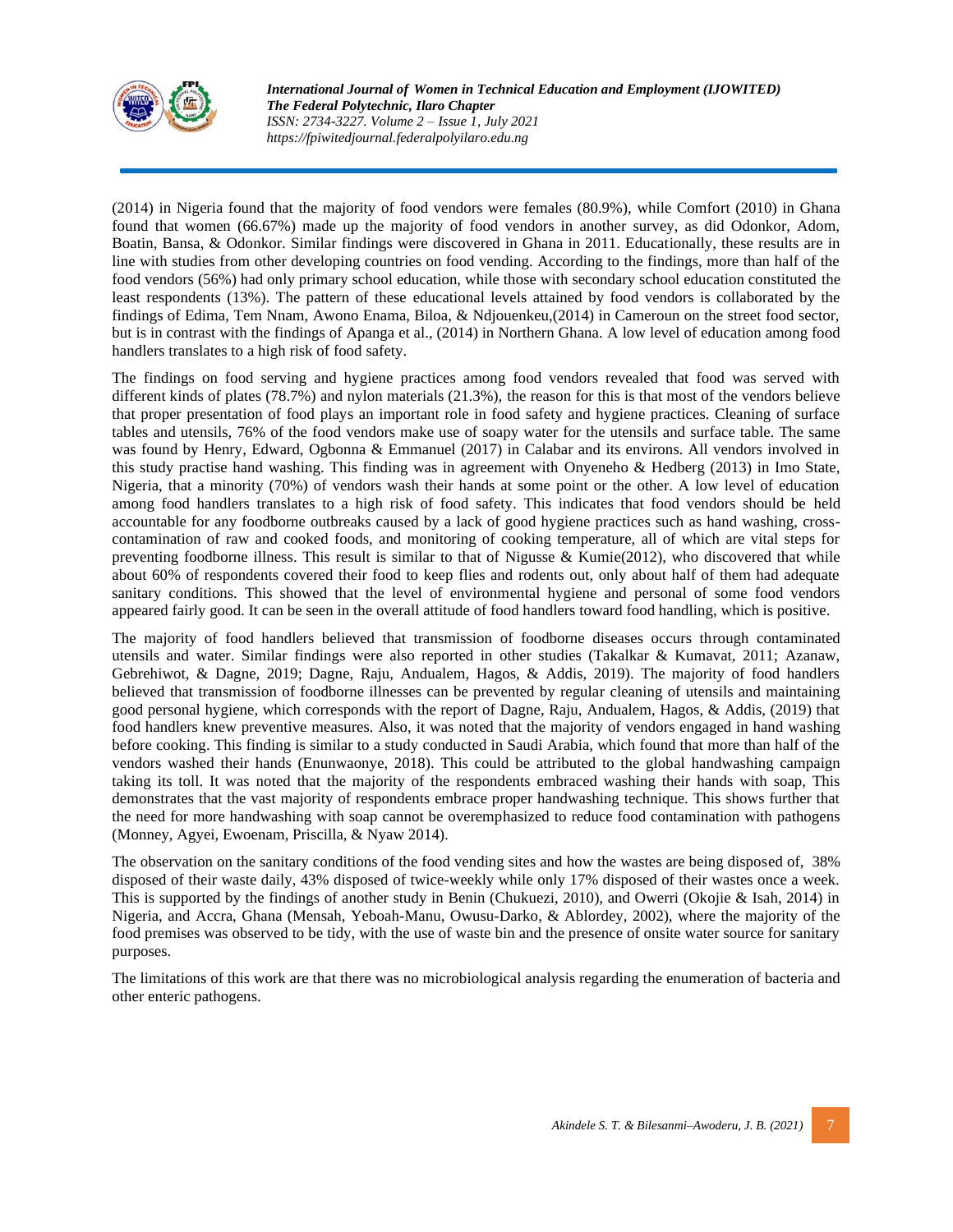

# **5. Conclusion**

This study aimed to find out how well food handlers knew about food safety and how they handled waste. It was found from this study that vendors prepared foods under relatively good sanitary conditions and that vendors had good food handling practices. The following recommendations are made based on the results of this study: food vendors should continue to maintain personal hygiene and acceptable environmental conditions when processing, packaging, or serving food items to consumers; personal protective kits such as a nose/face mask, apron, and headgear/chef cap should be encouraged during the food preparation and serving process. Regular sanitization of all surfaces and plates and utensils with a good quantity of clean water should be adopted. There should be regular licensing and sensitization of food vendors by agencies and relevant bodies saddled with the responsibility of food safety. Food agencies through relevant authority should ensure food vendors are inspected. This can be done by taking samples of the foods to Food Laboratory for analysis. The government should provide potable water so that food vendors can conveniently practice good hygiene. Additionally, health organizations, civil society groups, media, students, and youth can all play a role in raising food safety and sanitation awareness.

## **References**

- Akonor, P., & Akonor, M. (2013). Food Safety Knowledge: The Case of domestic Food Handlers in Accra. *European Journal of Nutrition & Food Safety*, 3, 99 -111.
- Apanga S., Addah J., & Sey, D.R., (2014). Food Safety Knowledge and Practice of Street Food Vendors in Rural Northern Ghana. *Food and Public Health*. 4(3), 99-103
- Azanaw, J., Gebrehiwot, M. & Dagne, H. (2019). Factors Associated with Food Safety Practices Among Food Handlers: Facility-Based Cross-Sectional Study. *BMC Res Notes* 12, 683.
- Beumer, R.R., & Kusumaningrum, H. (2003). Kitchen Hygiene in Daily Life. *Int. Biodeterioration and Biodegradation.* 51, 299-302.
- Chukuezi, C.O. (2010). Food Safety Knowledge and Practices of Street Food Vendors in Owerri, Nigeria, *Studies In Sociology of Science,* 1(1), 50–57.
- Cristóbal, J., Castellani, V., Manfredi, S., & Sala, S. (2018). Prioritizing and Optimizing Sustainable Measures For Food Waste Prevention And Management, Waste Management.72,3-16.
- Dagne, H., Raju, R., Andualem, Z., Hagos, T & Addis, K. (2019). Food Safety Practice and Its Associated Factors among Mothers in Debarq Town, Northwest Ethiopia: Community-Based Cross-Sectional Study. *BioMed Research International*, 1–8.
- da Silva Farias, A., Akutsu, R., Botelho, R., & Zandonadi, R. P. (2019). Good Practices in Home Kitchens: Construction and Validation of an Instrument for Household Food-BorneDisease Assessment and Prevention. *International Journal of Environmental Research and Public Health.* 16(6), 1005.
- Enoch, A. K.,& Issaka, K. O. (2018). Entertaining Risks to Health: The State of Human Faecal Matter Management in West Africa, Ghana*. Ghana Journal of Development Studies.* 15(1):151-172.
- Edima, H.C. Tem Nnam, R.K., Awono Enama, T., Biloa D.M., & Ndjouenkeu, R. (2014). The case Study of The Street Food Sector In the Metropolitan Areas of a Cameroonian City, Yaounde. *International. Journal of Current Microbiology and Applied Science*. 3(9), 740–751.
- Enunwaonye, H. C., Olugbade, A. C., &Uwaleme, O. C. (2018)**.** Food Safety and Hygiene Practices Among Food Handlers In Selected Markets In Benin-city, Edo state, Nigeria. *International Journal of Science and Research (IJSR).* 9, 2319–7064.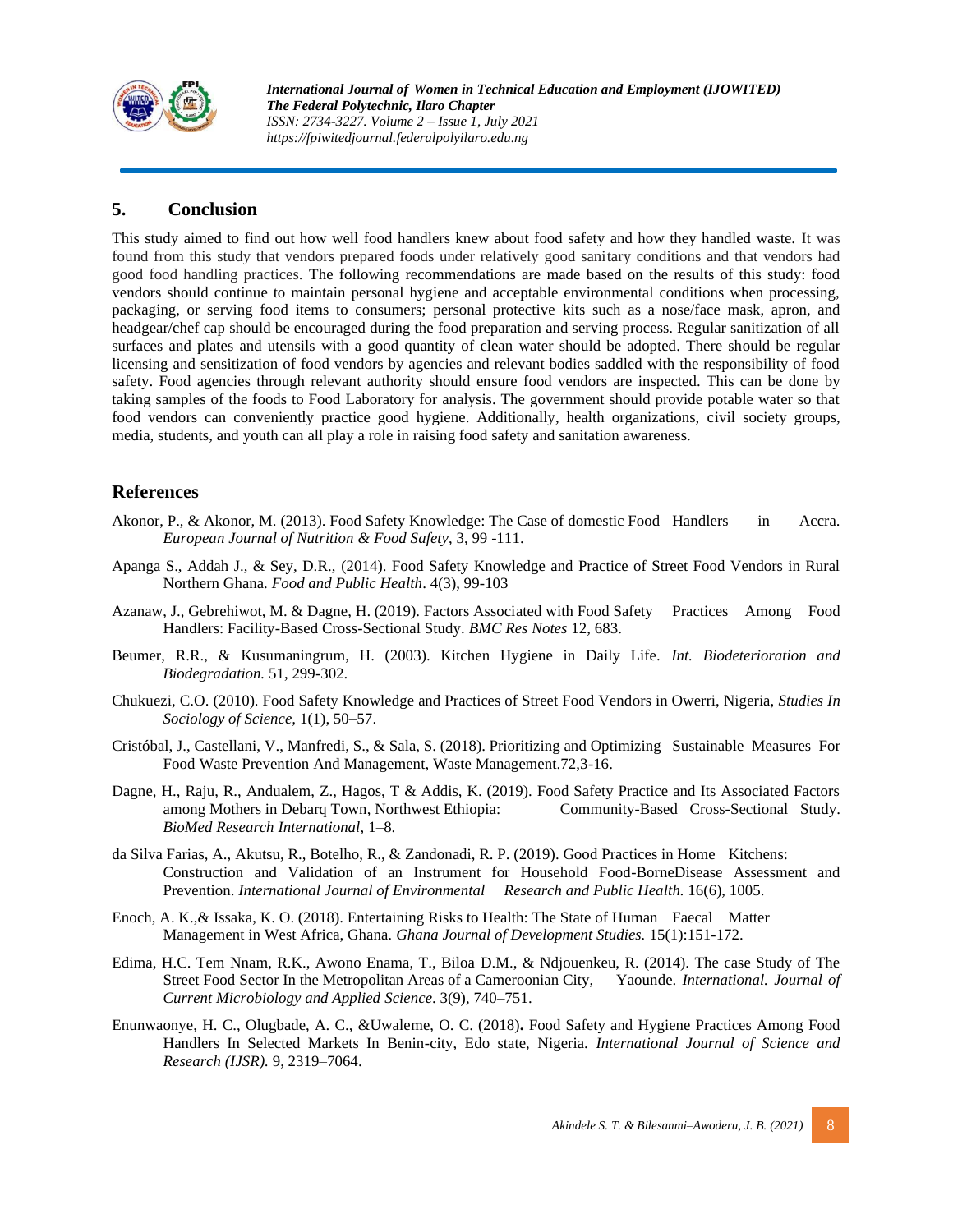

- Ferronato, N. & Torretta, V. (2019). Waste Mismanagement in Developing Countries: A Review of Global Issues. *International Journal Environmental Research and Public Health.*16*,* 1060
- Food and Agriculture Organization of the United Nations; World Health Organization (FAO/WHO) (2015). Ensure food safety and quality: Guidelines for strengthening national food control systems. Accessed on November 27, 2017 from: http://www.who.int/foodsafety/publications/capacity/en
- Green, L., & Selman, C. (2005). Foodservice workers self-reported food preparation practices: AnEHS-Net study. *International Journal of Hygiene Environmental health. (*208), 27-35.
- Henry, P., Edward, M. J., Ogbonna, O. E,& Ikpeme, C.,&Emmanuel, I. C.(2017). Microbiological assessment of some cooked ready-to-eat street foods sold in Calabar and its environs. *Journal of Food Security*, 5(3), 100- 106.
- Isaac, M., Dominic, A., Badzi, S. E., Campaore, P., & Stephen, N. (2014).Food Hygiene and Safety Practices Among Street Food Vendors: An Assessment of Compliance, Institutional and legislative framework in Ghana. *Food and Public Health*, 4(6), 306-315
- Iwu, A.C., Uwakwe, K..A, Duru, C.B., Diwe, K.C., Chineke, H.N., Merenu, I. A., *et al.(* 2017). Knowledge, Attitude And Practices Of Food Hygiene Among Food Vendors In Owerri, Imo State, Nigeria. *Occupational Diseases and Environmental Medicine*. (5), 11-25.
- Jimoh, I.A. (2005). A New Approach To Municipal Waste Management In Nigeria*, International Conference On Energy; Environment And Disasters*.USA: Charlotte N.C. July 24-30.
- Kibret, M., & Abera, B. (2012). The Sanitary Conditions of Food Service Establishments and Food Safety Knowledge And Practices Of Food Handlers In Bahir Dar Town. *Ethiopian Journal Health Sciences.* 22(1), 27-35.
- Kubde, S.R., Pattankar, J., Kokinar, P.R. (20160 Knowledge and food hygiene practices among food handlers in a food establishment, *Int. J. Community Med. Public Health*, 3, 251-6
- Kumar, S., Smith, S. R., Fowler, G., Velis, C., Kumar, S. J., Arya, S., Rena, Kumar, R., & Cheeseman, C. (2017). Challenges and opportunities associated with waste management in India. *Royal Society open science*, *4*(3), 160764
- Lynch, M., Painter, J., Woodruff, R., & Braden, C. (2006). Surveillance for food-borne disease outbreaks in the United States, 1998–2002, *Morbidity and Mortality Weekly Report*, 55 (SS10), 1–34.
- McFarland, P., Checinska Sielaff, A., Rasco, B. and Smith, S. (2019), Efficacy of Food Safety Training in Commercial Food Service. *Journal of Food Science*, 84,1239 - 1246.
- Medeiros, L., Hillers, V. N., Kendall, P. A, & Mason, A. (2001). Evaluation of food safety education for consumers. J. of Nutrition Educ.33, S27-S34.
- Mensah, P., Yeboah-Manu, D., Owusu-Darko, K & Ablordey, A. (2002.), "Street foods in Accra, Ghana: how safe are they?" *Bulletin of the World Health Organization.* 80 (7), 546–554,
- Momodu, N.S., Dimuna, k. O.,& Dimuna, J.E. (2011). "Mitigating the Impacts of Solid Wastes in Urban centers in Nigeria", *Journals of Human and Ecological Sciences,* 1(34), 125-133.
- Monney, I., Agyei, D., Ewoenam, B.S., Priscilla, C., & Nyaw S.(2014) Food Hygiene and Safety Practice Among Street Food Vendors; An Assessment of Compliance, Institutional And Legislative Framework In Ghana. *Food and Public Health* ,4(6), 306 -315
- Mridha, Z.(2011). Food Safety-A Global Concern. *Bangladesh Journal of Medical Biochemistry*. 4(2):3-5.